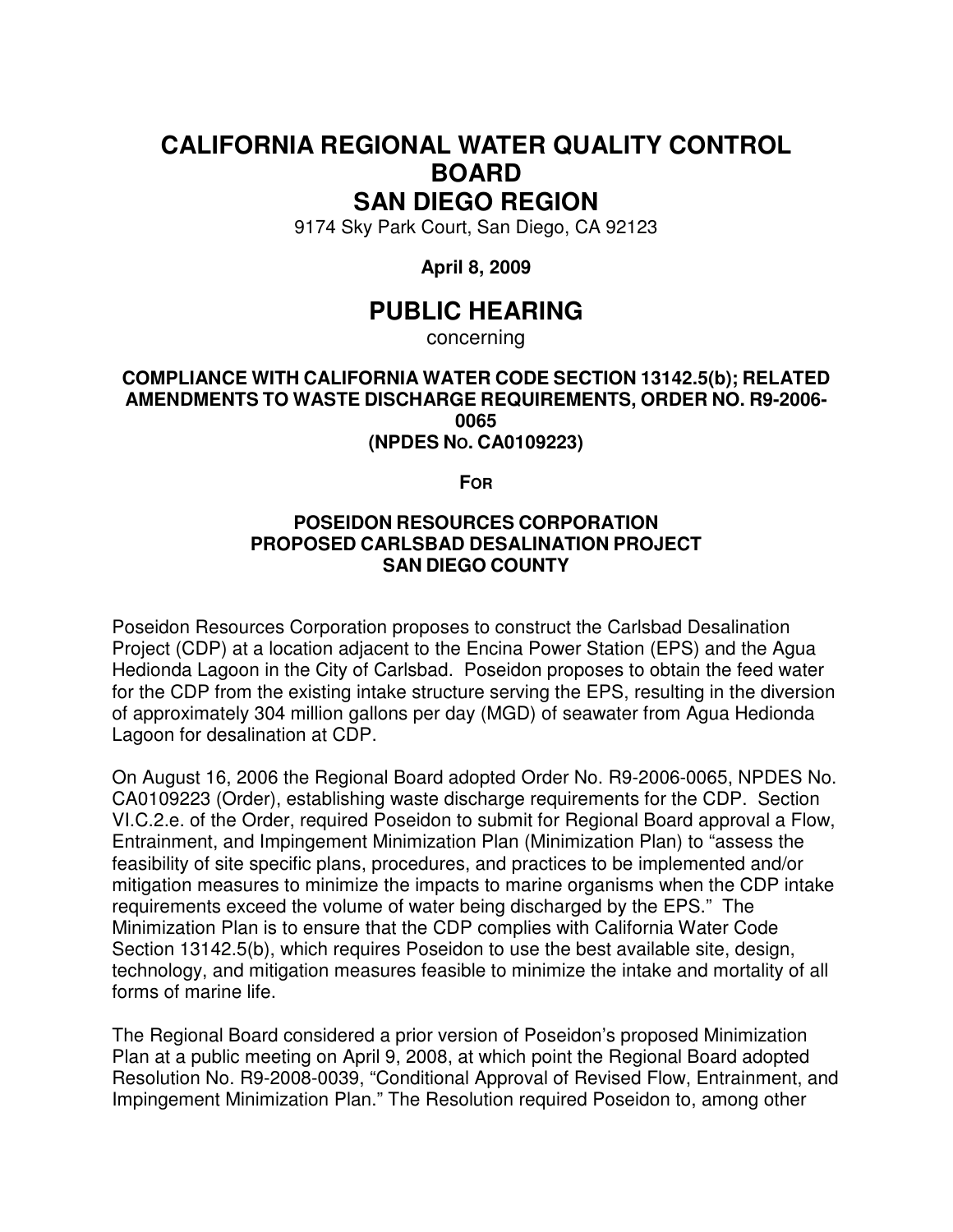things, develop and submit an amendment to the Minimization Plan presenting a "specific proposal for mitigation of the impacts, by impingement and entrainment upon marine organisms resulting from intake of seawater from Agua Hedionda Lagoon." The Resolution also required Poseidon to resolve the concerns identified in the Regional Board's February 19, 2008 letter to Poseidon, and the following additional concerns:

- a) Identification of impacts from impingement and entrainment;
- b) Adequate monitoring data to determine the impacts from impingement and entrainment;
- c) Coordination among participating agencies for the amendment of the Plan as required by Section 13225 of the California Water Code;
- d) Adequacy of mitigation; and
- e) Commitment to fully implement the amendment to the Plan.

On November 14, 2008, Poseidon submitted a proposed amendment to the Minimization Plan in the form of the Marine Life Mitigation Plan (MLMP), which was considered at a public hearing on February 11, 2009. The Regional Board did not take final action that day, and continued the hearing until April 8, 2009. In addition, subsequent to the April 9, 2008 meeting, Poseidon submitted additional documentation to the Regional Board responding to technical questions raised by Regional Board staff and/or referred to in Resolution R9-2008-0039. Finally, also subsequent to the April 9, 2008 meeting, substantial interagency coordination among the participating agencies regarding the MLMP occurred.

Under California Water Code Section 13142.5(b), the Regional Board is authorized to take final action on the Minimization Plan, including the MLMP, and may make related findings. If the Regional Board approves the Minimization Plan, the Regional Board may take corresponding action to amend the Order, to incorporate the Plan to ensure its enforceability, and to specify the limited conditions under which the EPS intake structure may be operated when the cooling water discharge from the EPS is less than 304 MGD, in order to provide feedstock water to the CDP. Any such final actions would be to satisfy California Water Code Section 13142.5(b) and Section VI.C.2(e) of Order No. R9-2006-0065, and would supersede Resolution No. R9-2008-0039.

The Regional Board wishes to obtain public input on the terms of the current Minimization Plan and the related proposed amendments to the Order. The Order is not being reopened for any other purpose and only comments addressing the current Minimization Plan and related proposed amendments will be considered. The record for this matter already includes oral and written comments submitted for the April 9, 2008, Board action resulting in Resolution No. R9-2008-0039 and for the February 11, 2009 Regional Board hearing concerning this matter. The Regional Board discourages the submittal of oral or written comments that repeat comments already in the record.

The Regional Board will hear oral comments and consider written comments associated with the Minimization Plan and related proposed amendments to the Order at its meeting on: